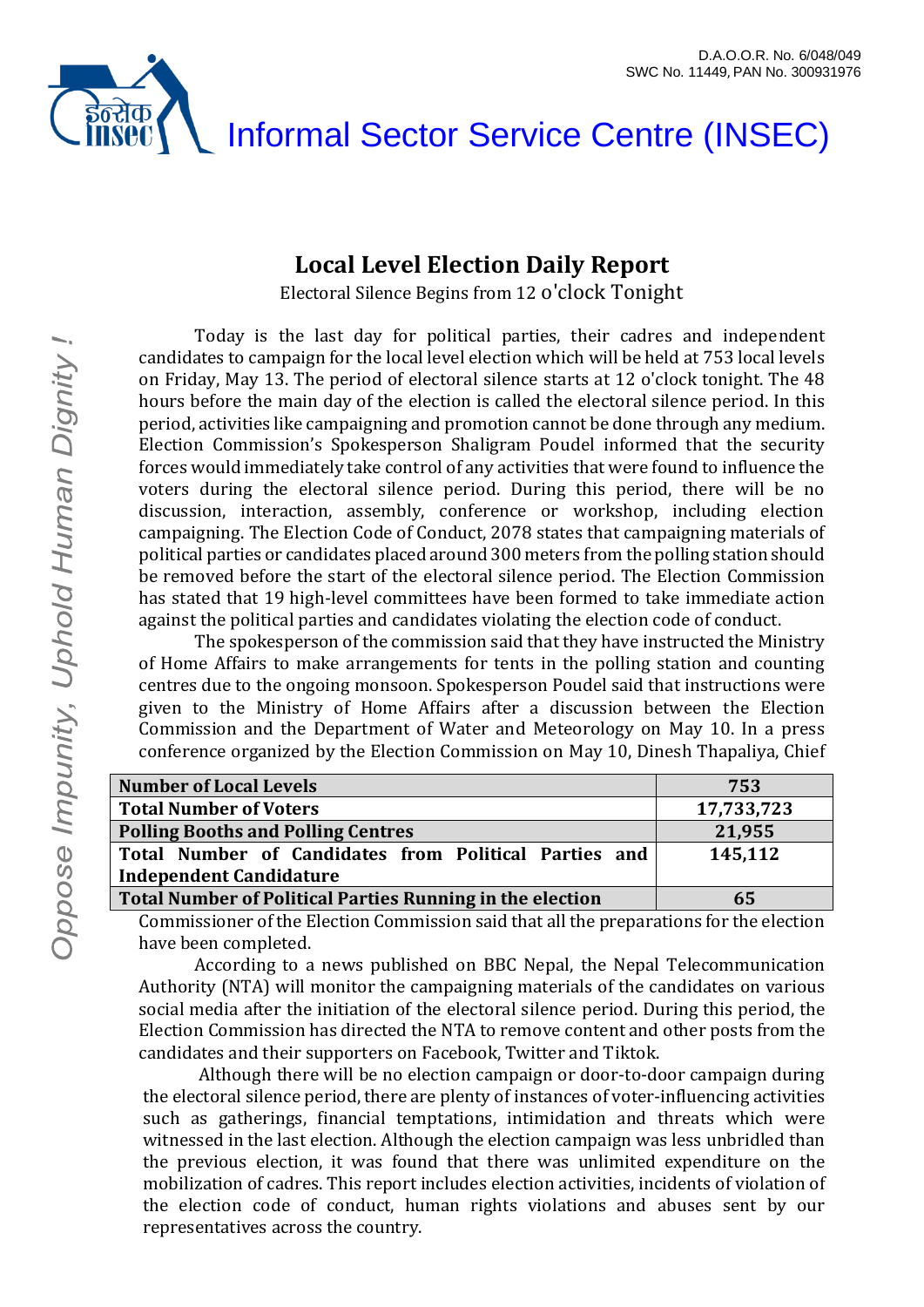#### इंन्सेक<br>INSEC Informal Sector Service Centre (INSEC)

**According to INSEC Ilam Representative Babita Mainali,** two polling stations in Ilam Municipality have been shifted to other places due to a congested space. The polling station at Ilam Education Foundation in Ilam Municipality has been shifted to the nearby Harrison National Academy School. According to the District Election Office, Ilam, the polling station in the stadium of Ilam Municipality-5 has been shifted to the building of the former ward office. According to District Election Officer Devicharan Phuyal, a meeting chaired by Ilam Chief Election Officer Harish Chandra Ingnam decided to move the two centres from congested places to the open and comfortable spaces after discussions between the political parties on May 10. Election Officer Phuyal said that it has been decided to distribute the identity cards of the voters from the newly established polling stations. The Province 1 Election Office has informed that the election staff have taken the ballot papers and other election materials from the office of the Chief Election Officer in the district on May 10. The administrations of Taplejung, Ilam, Jhapa, Sankhuwasabha, Morang and Sunsari have decided to close the border from midnight on May 10.



**According to INSEC Dhanusha representative Dipendra Prasad Singh,** Nepali Congress, UML and independent candidates, leaders, cadres and supporters staged a motorcycle rally and demonstration in Janakpur this afternoon. Similarly, the Nepali Congress has taken out a motorcycle rally in Janakpur Sub-metropolitan-21, Bangashripur, while hundreds of CPN-UML cadres and supporters have staged a demonstration in Janakpur's Ramchowk. Similarly, Janaki Ram Sah, an independent candidate with a lantern as an election symbol demonstrated in dozens of tractors and auto-rickshaws with banners and election flags.

Meanwhile, a joint team of Informal Sector Service Centre (INSEC) Madhes Province Coordinator Raju Paswan, NEOC District Coordinator Raj Kumar Mahaseth and GEOC Representative and Advocate Rekha Jha visited Dhanushadham Municipality-1 Govindapur, Dhanushadham Municipality-3, Shree Dhanusha Janata Technical and Vocational Education Higher Secondary School, Kshireshwarnath on May 10. Shree Kshireshwor Janata Higher Secondary School, Sakhuwa, Mahendranagar and Shree BP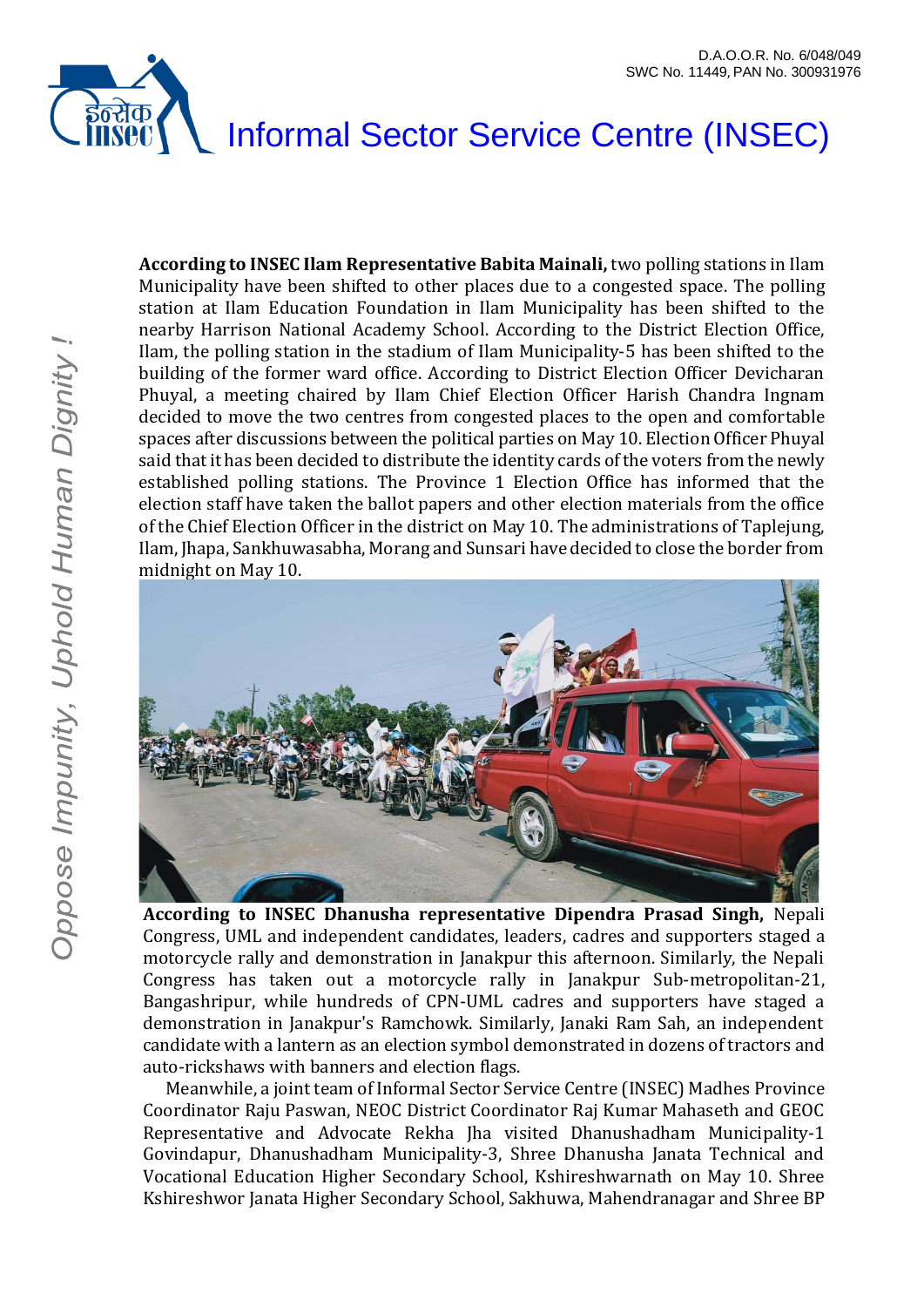



Koirala Higher Secondary School, Laxminiya Municipality-4 have observed and monitored the preparation and management of polling stations. During the monitoring, it was found that the main doors of the designated polling stations and polling booths were closed, some of them had security personnel and district election officials were not present.

**According to Manohar Pokhrel, INSEC Saptari representative,** teachers' organizations, teachers affiliated with unions and other officials have been involved in the rally, meetings, assemblies and other election-related programs against the code of conduct of election for the campaigning of the local level election that is to happen on May 13, 2022. The election regulation committee, leaders and candidates conducted a discussion program on the topic ' of election strategy with the teachers on May 8 in the party office of Congress at Rajbiraj.

There was the participation of teachers in the rally conducted by NCP (Socialist Unified) on May 8, 2022, using cars, jeeps and motorcycles. Officials of Gajendra Narayan Singh hospital were found participating in the door-to-door campaign conducted by Congress on May 9 at Rajbiraj. Officials of Mahendra Bindeshwori Bahumukhi Campus are continuously participating in the campaign in violation of the election code of conduct. Photos and videos of teachers' and officials' participation in different election programs are also circulated on social media. Janardhan Gautam, Chief District Officer informed that they have continuously been urging the political parties not to conduct any act contrary to the election code of conduct and also notified that the parties have expressed their commitments towards not violating the same in all-party meetings.

**According to Durga Pariyar, INSEC Siraha representative**, a clash occurred between the cadres of congress and Maoist in Mirchaya Municipality in front of the local police office Mirchaya on May 9. Hari Bahadur Bali, DSP of the local police officers, Mirchaya informed that Shrawan Kumar Yadav, Mayor candidate from Maoist party's car's (numbered 01-023 cha 1851) windows were broken amid the clash. DSP Oli informed that both the parties were called in the police station to resolve the economic dispute that occurred between them in ward number 2. The car of the mayor candidate who arrived for the discussion was destroyed however, no one was hurt and the car was sent for refurbishment.

**In Kathmandu**, the Election commission has asked for an explanation from Pushpa Kamal Dahal, NCP Maoist Chairperson and Arju Rana, leader of Nepali congress on May 10. Prachanda was asked to explain his statement that he passed at the general assembly conducted in Chitwan stating that the 'country will plunge into a disaster if supporters do not vote for Renu Dahal and Congress leader Deuba was asked to provide explanation on the statement she passed on one of the programs at Kailali stating that 'if they make the candidate of alliance win, four-five of them will be granted with free visa and ticket to Malaysia.' Commission has asked them to send an explanation within 24 hours.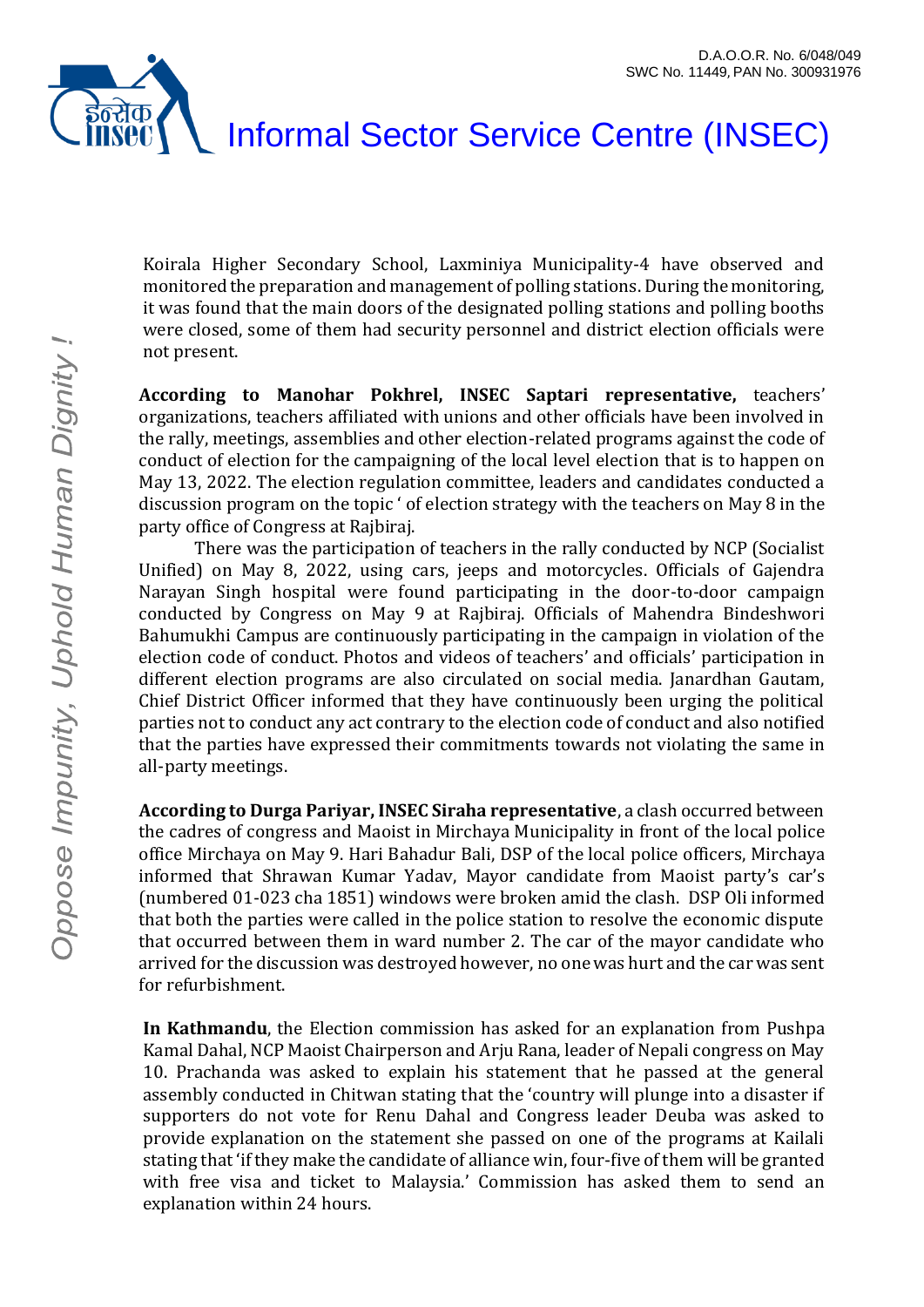## इन्सक Informal Sector Service Centre (INSEC)

**According to INSEC Gorkha Representative Hariram Uprety,** UML cadres Bikram Lama and Gopal Lama were injured in an attack by the Nepali Congress cadres on May 9. CPN-UML has nominated Krishna Nepali for the post of chairperson of Aarughat rural municipality. Both the injured have sustained injuries in their eyes. The injured have been treated at Arughat Primary Health Centre.

**According to INSEC Dang Representative Jayanarayan Pun**, Labaru Chaudhary, 53, a candidate for the post of chairperson of Tulsipur Sub-Metropolitan-17 from the CPN-UML has died. Chaudhary, who had kidney and liver problems, died in Kathmandu on May 10 while undergoing treatment. Earlier, he was a ward member and this time he was the candidate for Ward Chairperson. Chaudhary was brought to Kathmandu for treatment after the problem escalated during the campaign. According to Dang's Chief Election Officer Ritendra Thapa, a letter was sent to the Election Commission further moves after the death of the candidate.

**According to INSEC Rupendehi Representative Rima BC,** the CPN-UML has alleged that the cadres of the alliance pelted stones at the vehicle of Devi Prasad Regmi, the ward chairperson candidate of Butwal Sub-Metropolitan-12. According to Regmi, the Hilux vehicle (Ba 20 Cha 6785) was pelted with stones while four people were on board during the election campaign. Although there was no loss of life, the windshield of the vehicle was broken.

**According to Parbati Acharya, INSEC Kapilvastu representative**, in the violation of election code of conduct, the Nepali Congress has launched an election campaign program at Bangangaa Municipality-1, Uptahawa using four-wheeled vehicles, auto rickshaws and motorcycles along with flyer and banners. Similarly, children are also used in the rally. After the death of Subhawati Kurmi, 55, Nepali Congress' Deputy Mayor candidate, on May 9, in Maharagunj Municipality, all the election-related programs scheduled for May 10th were withheld. Similarly, Om Prakash Tiwari, ward chair candidate of Buddhabhumi Municipality-8 and Rajendra Tharu Chaudhary, 39, ward member candidate of Kapilvastu Municipality-10 died on April 29 and May 7 respectively.

**According to Rukum West Representative Manisha KC:** On May 10, 2022, ward chairperson Suryaprakash Malla from Nepali Congress, ward members Mitra Lal Oli, Rajesh KC and Hupjung Bohara were injured in an attack by CPN-Maoist cadres at Banfikot Rural Municipality-3 Daha on May 27. It is alleged that the CPN-Maoist cadres ignited two motorcycles used in the election campaign of the Nepali Congress. After regular clashes between Nepali Congress and CPN-Maoist cadres in the district, the district leaders of the Congress and the CPN-Maoist had issued a joint statement on the morning of May 9 urging them not to have a scuffle.

Previously, CPN-UML central member Chandra Bahadur BK was attacked and wounded by CPN-Maoist cadres while he was staying at home with his relatives. CPN-UML leader Dandi Karki informed that Chandra Bahadur was undergoing treatment at the Mission Hospital Chaurjahari. Police have arrested Ganesh Bahadur Khadka,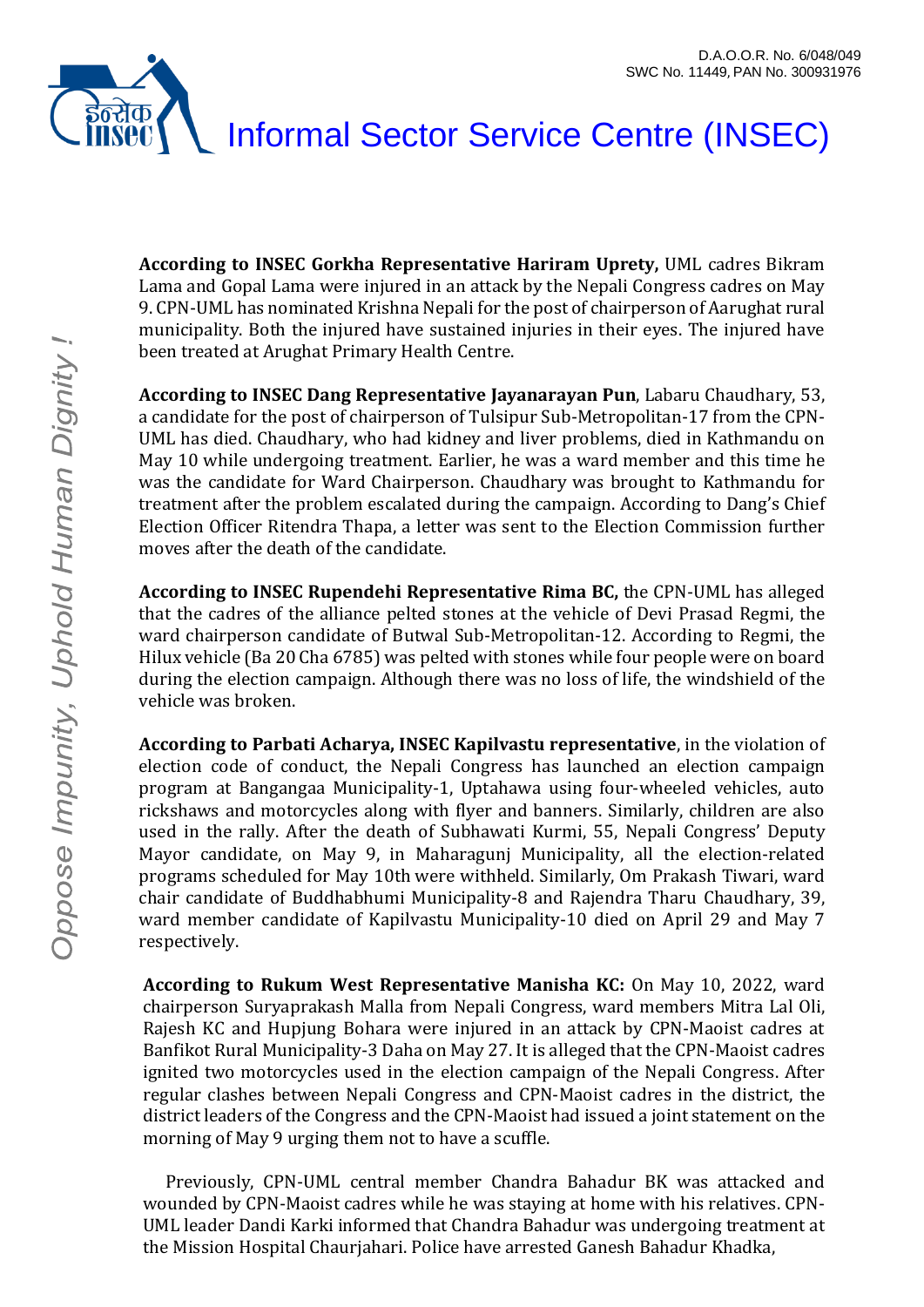



Chairperson of Triveni Rural Municipality of the CPN-Maoist on May 11 on charges of attacking a police station a few days ago.

**According to Humla Representative Nanda Singh:** The Armed Police Force (APF) had rescued a team of polling officers from Nara Lake, a 4,800-foot-high polling station, from three polling stations in Namkha Rural Municipality-6 of Humla District when the Election Commission failed to provide helicopters. CPN-UML cadres have alleged that CPN-Maoist cadres pelted stones at the party cadres on May 9.

As per CPN-UML Humla district central member and in-charge Dal Rawal, UML's

candidate for the post of Tanjakot rural municipality chairperson Ajmal Budha and Purna Prasad Dhakal of pelting stones at them. The injured have been identified as Purna Prasad Dhakal, 42, of Tanjakot rural municipality-2 and Ajmal Budha, 44, a candidate for the post.

**According to INSEC Dailekh representative Amar Sunar**, a polling station has been set up at the ward office under construction at Naumule Rural Municipality-3. Polling officer Sandeep BK said that there was no other physical infrastructure near the polling station which has 782 voters.



*Photo courtesy: Election Officer's Office Naumule/Dailekh*

#### **According to Narendra Singh Karki,**

**INSEC Darchula Representative,** District Election Office Darchula has informed that a total of 1,081 officials including 139 polling officers and 139 assistant polling officers have been posted in the district. 110 polling stations and 139 pooling centres have been designated in nine local levels of the district. There are a total of 88,285 voters in the district including 43,174 female and 45,111 male voters. Dirgha Raj Upadhayaya, Chief District Officer informed that 2000 security forces have been deployed in the by adopting a three-tier strategy for the security of the polling stations. Chief district officer Upadhayaya notified that 11 polling centres in the district have been enlisted under the list of the highly sensitive booth from a security perspective.

The international border shared with India has been closed for 72 hours starting from 10th May 2022. Election officials stationed at the Moti Mahila Organization Basic Tinkara of Byas Rural Municipality-1, have left for Changaru and Tinkar in Nepal Army's Helicopter on May 9. Tinkar in the village sharing border with China and Changaru is the village sharing border with India.

Nepal civil service officials' union has expressed objection stating that cadres of NCP Maoist had scuffled Basanta Khatri, District committee member of civil service officials' union on May 9 in the process of visiting the polling centre. Khatri, who has been a